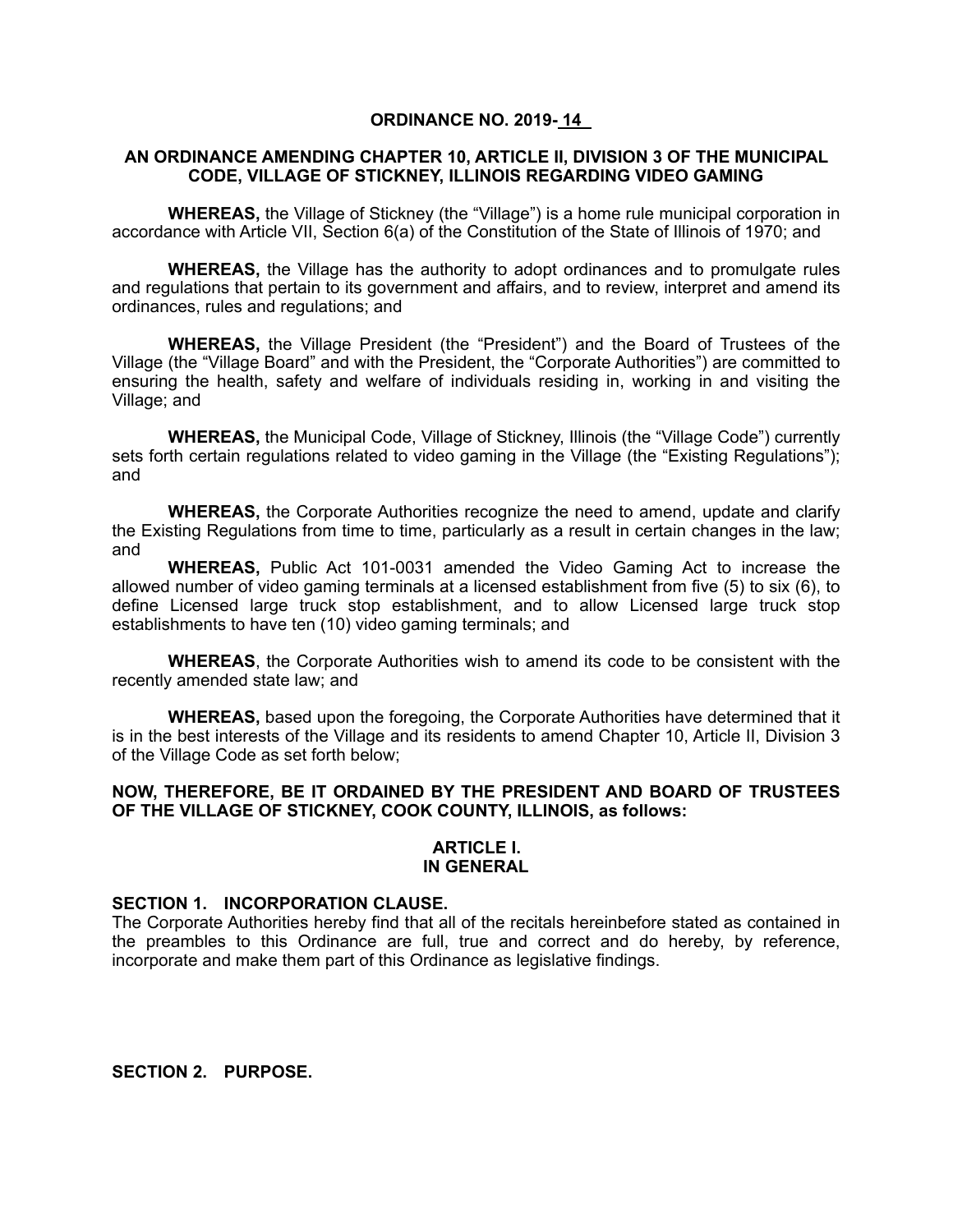The purpose of this Ordinance is to amend Chapter 10, Article II, Division 3 of the Village Code to update, amend, and clarify the Village's Existing Regulations, and to authorize the President or his designee to take all actions necessary to carry out the intent of this Ordinance.

### **ARTICLE II. AMENDMENT OF CHAPTER 10, ARTICLE II, DIVISION 3 OF THE MUNICIPAL CODE, VILLAGE OF STICKNEY, ILLINOIS**

### **SECTION 3.0 AMENDMENT OF CHAPTER 10, ARTICLE II, DIVISION 3**

That the Village Code is hereby amended, notwithstanding any provision, ordinance, resolution or Village Code section to the contrary, by amending Chapter 10, Article II, Division 3 by striking out any language to be removed or repealed and underlining any new language as follows:

## **DIVISION 3. - VIDEO GAMING**

## **Sec. 10-81. - Definitions.**

[The following words, terms and phrases, when used in this division, shall have the meanings ascribed to them in this section, except where the context clearly indicates a different meaning: $\ddagger$ 

*Establishment* means the entire location of the business operated by the licensee, including but not limited to all rooms, subtenancies and auxiliary or supplemental uses of the business.

*Video gaming,* as legalized by the Illinois Video Gaming Act, will legalize video gaming in Illinois at truck stops, bars and other venues permitting alcohol consumption.

*Licensed large truck stop establishment* means a facility located within 3 road miles from a freeway interchange, as measured in accordance with the Department of Transportation's rules regarding the criteria for the installation of business signs: (i) that is at least a 3-acre facility with a convenience store, (ii) with separate diesel islands for fueling commercial motor vehicles, (iii) that sells at retail more than 50,000 gallons of diesel or biodiesel fuel per month, and (iv) with parking spaces for commercial motor vehicles. "Commercial motor vehicles" has the same meaning as defined in Section 18b-101 of the Illinois Vehicle Code. The requirement of item (iii) of this paragraph may be met by showing that estimated future sales or past sales average at least 50,000 gallons per month.

# **Sec. 10-82. - Video gaming permitted only on premises where alcoholic liquor is sold at retail—Payment of sticker fee.**

- (a)Any establishment within the village which is licensed to sell alcoholic liquor pursuant to a class K liquor license, unless otherwise authorized pursuant to section 6-43, and has obtained a license to operate a video gaming terminal from the Illinois Gaming Board at such premises shall be required to apply for and obtain a video gaming sticker from the village for each video gaming terminal located at such establishment.
- (b)Any person licensed to sell alcoholic liquor pursuant to a class K liquor license, unless otherwise authorized pursuant to section 6-43, may apply to the liquor control commissioner for a village video gaming sticker on an application form provided by the village and shall specify the name and address of the operator of the premises and the name and address of the owner of each video gaming terminal for which a video gaming sticker is being sought.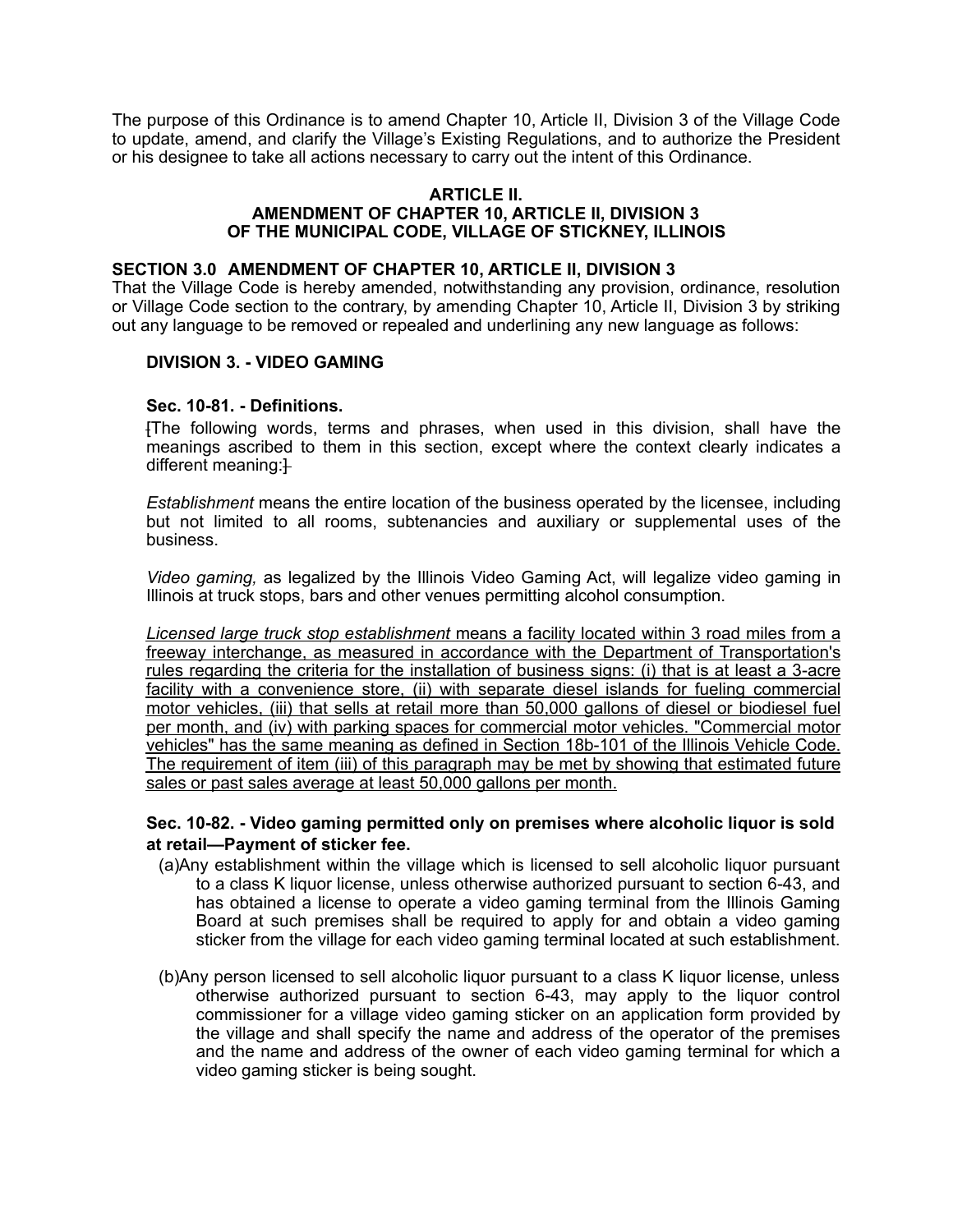- (c)The sticker fee for the operator of the premises shall be \$500.00 per year, payable annually in advance, for each video gaming terminal set up for operation, leased or distributed to the operator of the premises. The sticker fee for the owner of each video gaming terminal shall be \$500.00 per year, payable annually in advance, for each video terminal set up for operation.
- (d)All video gaming terminals at premises within the village shall display a village video gaming sticker at all times.
- (e)Village gaming stickers shall not be issued for any video gaming terminal on any premise that is located within 1,000 feet of a horse racing or riverboat gambling facility or is located within 100 feet of a school or place of worship. The restriction does not apply if the church or school is established after the issuance of the liquor license.
- (f)No more than five  $six$  (6) video gaming terminals may be located on any premises where alcoholic liquor is sold.
- (g)Video gaming terminals must be located in an area that is restricted to persons over 21 years of age. The entrance to such area must be within the view of at least one employee.
- (h)No holder of a license to sell alcoholic liquor may cause or permit any person under the age of 21 years to use or play a video gaming device.
- (i)Video gaming may be played only during the hours of operation for the consumption of alcohol at that establishment.
- (j)Any holder of a liquor license must comply with any provision of the act and must lso also follow all rules, regulations and restrictions imposed by the Illinois Gaming Board.
- (k)Annual fees to be paid shall be for a calendar year without proration should the video gaming terminal operate for any portion of any calendar year.
- (l)Any violation of any provision of this section shall be deemed a violation of the provisions of this chapter and subject to enforcement.
- (m)No video gaming sticker shall be issued for any establishment which has been in operation and open to the public at its current location for fewer than six months, except as authorized by a majority vote of the board of trustees.

**Secs. 10-83—10-100. - Reserved.** 

#### **SECTION 3.1. OTHER ACTIONS AUTHORIZED.**

The officers, employees and/or agents of the Village shall take all action necessary or reasonably required to carry out, give effect to and consummate the amendments contemplated by this Ordinance and shall take all action necessary in conformity therewith, including, but not limited to, the installation of any street or parking signs as contemplated herein. The officers,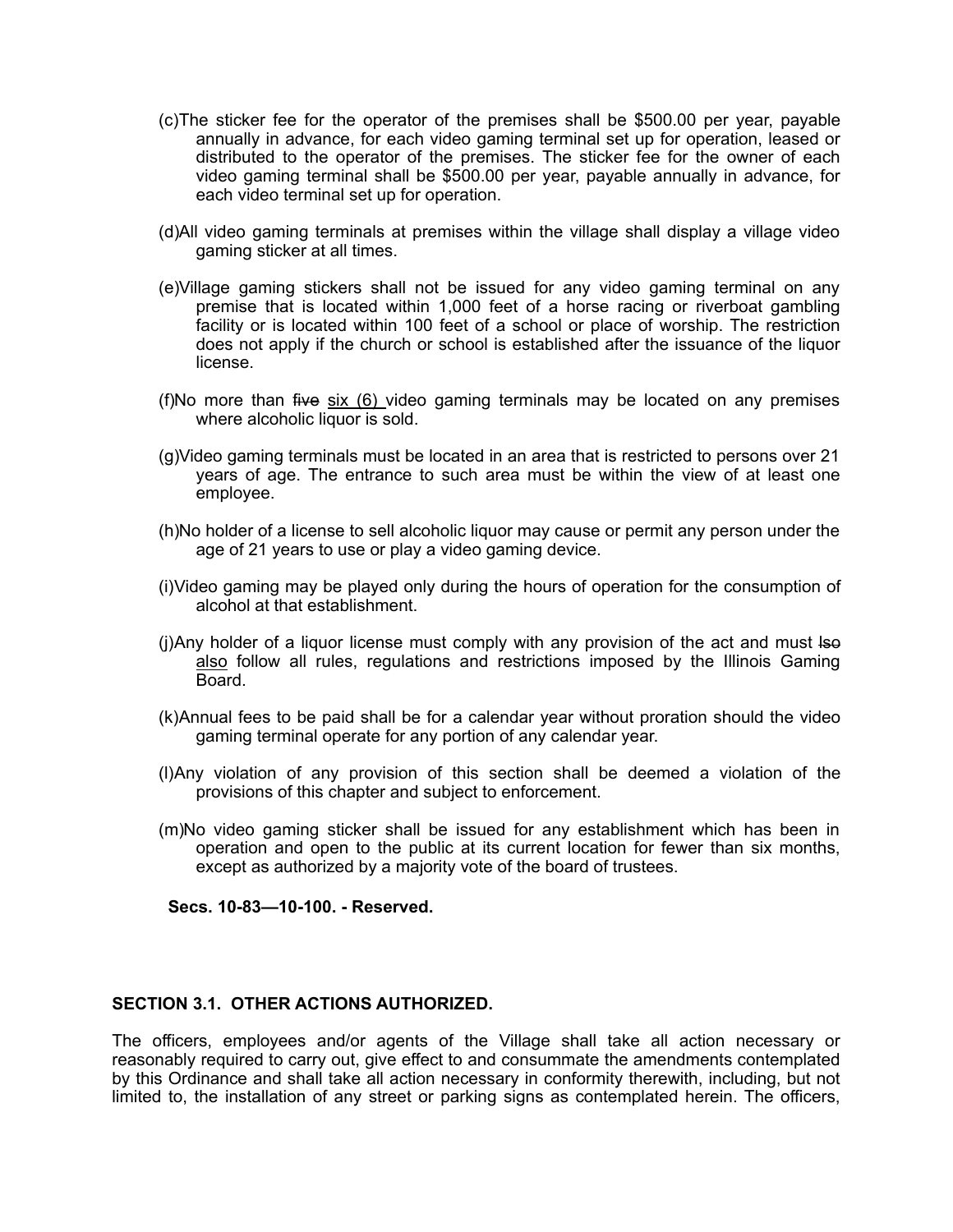employees and/or agents of the Village are specifically authorized and directed to draft and disseminate any and all necessary forms or notices to be utilized in connection with the intent of this Ordinance.

### **ARTICLE III. HEADINGS, SAVINGS CLAUSES, PUBLICATION, EFFECTIVE DATE**

## **SECTION 4. HEADINGS.**

The headings of the articles, sections, paragraphs and subparagraphs of this Ordinance are inserted solely for the convenience of reference and form no substantive part of this Ordinance nor should they be used in any interpretation or construction of any substantive provision of this Ordinance.

# **SECTION 5. SEVERABILITY.**

The provisions of this Ordinance are hereby declared to be severable and should any provision of this Ordinance be determined to be in conflict with any law, statute or regulation by a court of competent jurisdiction, said provision shall be excluded and deemed inoperative, unenforceable and as though not provided for herein and all other provisions shall remain unaffected, unimpaired, valid and in full force and effect.

## **SECTION 6. SUPERSEDER.**

All code provisions, ordinances, resolutions, rules and orders, or parts thereof, in conflict herewith are, to the extent of such conflict, hereby superseded.

## **SECTION 7. PUBLICATION.**

A full, true and complete copy of this Ordinance shall be published in pamphlet form or in a newspaper published and of general circulation within the Village as provided by the Illinois Municipal Code, as amended.

## **SECTION 8. EFFECTIVE DATE.**

This Ordinance shall be effective and in full force ten (10) days after its passage, approval and publication in accordance with Illinois law.

(REMAINDER OF THIS PAGE INTENTIONALLY LEFT BLANK)